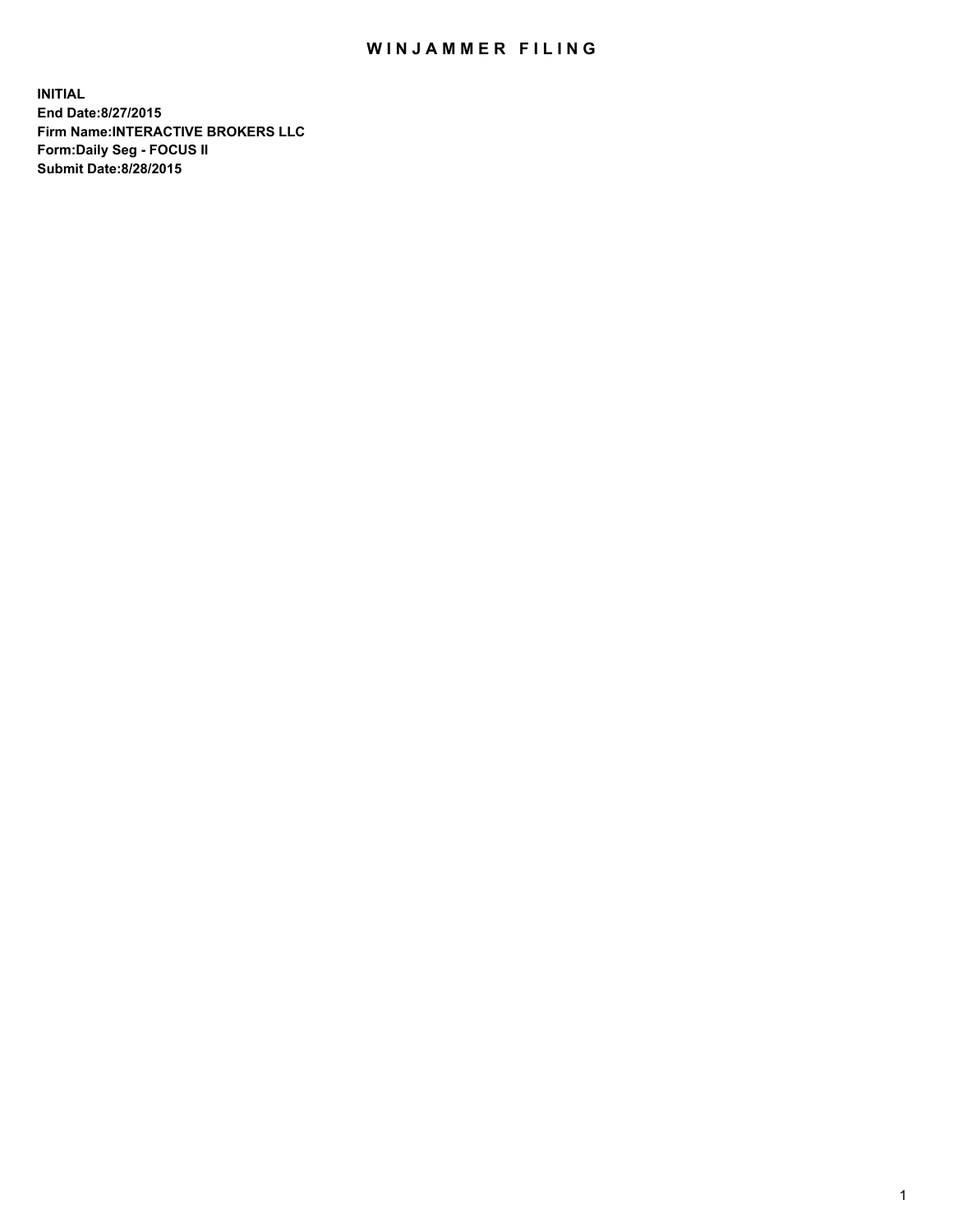## **INITIAL End Date:8/27/2015 Firm Name:INTERACTIVE BROKERS LLC Form:Daily Seg - FOCUS II Submit Date:8/28/2015 Daily Segregation - Cover Page**

| Name of Company<br><b>Contact Name</b><br><b>Contact Phone Number</b><br><b>Contact Email Address</b>                                                                                                                                                                                                                          | <b>INTERACTIVE BROKERS LLC</b><br><b>Michael Ellman</b><br>203-422-8926<br>mellman@interactivebrokers.co<br>$\underline{\mathbf{m}}$ |
|--------------------------------------------------------------------------------------------------------------------------------------------------------------------------------------------------------------------------------------------------------------------------------------------------------------------------------|--------------------------------------------------------------------------------------------------------------------------------------|
| FCM's Customer Segregated Funds Residual Interest Target (choose one):<br>a. Minimum dollar amount: ; or<br>b. Minimum percentage of customer segregated funds required:%; or<br>c. Dollar amount range between: and; or<br>d. Percentage range of customer segregated funds required between:% and%.                          | $\overline{\mathbf{0}}$<br>$\overline{\mathbf{0}}$<br>155,000,000 245,000,000<br>00                                                  |
| FCM's Customer Secured Amount Funds Residual Interest Target (choose one):<br>a. Minimum dollar amount: ; or<br>b. Minimum percentage of customer secured funds required:%; or<br>c. Dollar amount range between: and; or<br>d. Percentage range of customer secured funds required between: % and %.                          | $\overline{\mathbf{0}}$<br>$\mathbf 0$<br>80,000,000 120,000,000<br>00                                                               |
| FCM's Cleared Swaps Customer Collateral Residual Interest Target (choose one):<br>a. Minimum dollar amount: ; or<br>b. Minimum percentage of cleared swaps customer collateral required:% ; or<br>c. Dollar amount range between: and; or<br>d. Percentage range of cleared swaps customer collateral required between:% and%. | $\overline{\mathbf{0}}$<br>$\overline{\mathbf{0}}$<br>0 <sub>0</sub><br>0 <sub>0</sub>                                               |

Attach supporting documents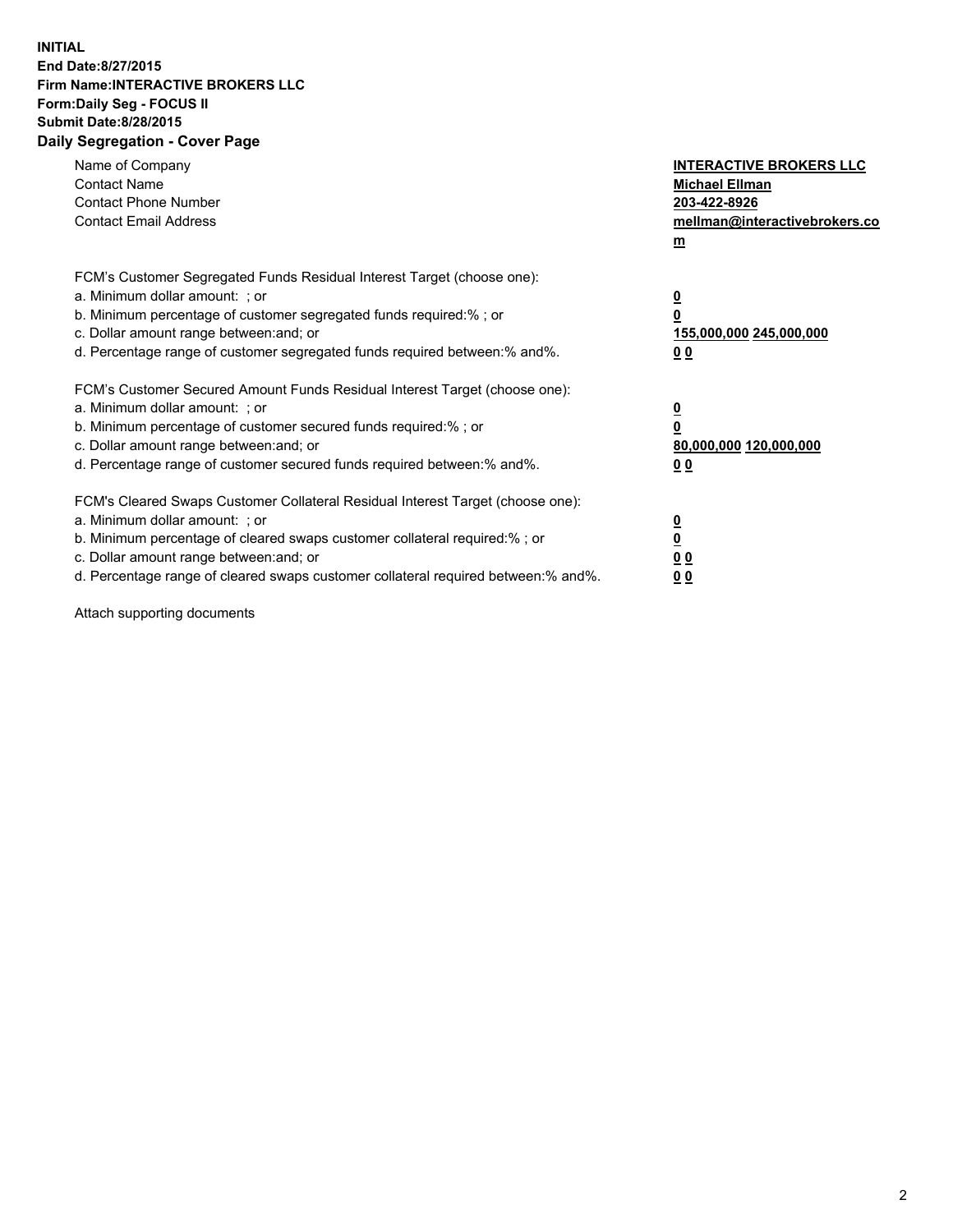## **INITIAL End Date:8/27/2015 Firm Name:INTERACTIVE BROKERS LLC Form:Daily Seg - FOCUS II Submit Date:8/28/2015 Daily Segregation - Secured Amounts**

| Dany Ocgregation - Oceaned Anioante                                              |                                                                                                                                                                                                                                                                                                                                                                                                                                                                                                                                                                                                                                                                                                                                                                                                                                                                                                                                                                                                                                                                                                                                                                                                                                                                                                                                                                                                                                                                                                                                                                                                                                                                                                                                                                                                                                                                                                                                                                                                                                                                                                                                                                                                                 |
|----------------------------------------------------------------------------------|-----------------------------------------------------------------------------------------------------------------------------------------------------------------------------------------------------------------------------------------------------------------------------------------------------------------------------------------------------------------------------------------------------------------------------------------------------------------------------------------------------------------------------------------------------------------------------------------------------------------------------------------------------------------------------------------------------------------------------------------------------------------------------------------------------------------------------------------------------------------------------------------------------------------------------------------------------------------------------------------------------------------------------------------------------------------------------------------------------------------------------------------------------------------------------------------------------------------------------------------------------------------------------------------------------------------------------------------------------------------------------------------------------------------------------------------------------------------------------------------------------------------------------------------------------------------------------------------------------------------------------------------------------------------------------------------------------------------------------------------------------------------------------------------------------------------------------------------------------------------------------------------------------------------------------------------------------------------------------------------------------------------------------------------------------------------------------------------------------------------------------------------------------------------------------------------------------------------|
| Foreign Futures and Foreign Options Secured Amounts                              |                                                                                                                                                                                                                                                                                                                                                                                                                                                                                                                                                                                                                                                                                                                                                                                                                                                                                                                                                                                                                                                                                                                                                                                                                                                                                                                                                                                                                                                                                                                                                                                                                                                                                                                                                                                                                                                                                                                                                                                                                                                                                                                                                                                                                 |
| Amount required to be set aside pursuant to law, rule or regulation of a foreign | $0$ [7305]                                                                                                                                                                                                                                                                                                                                                                                                                                                                                                                                                                                                                                                                                                                                                                                                                                                                                                                                                                                                                                                                                                                                                                                                                                                                                                                                                                                                                                                                                                                                                                                                                                                                                                                                                                                                                                                                                                                                                                                                                                                                                                                                                                                                      |
| government or a rule of a self-regulatory organization authorized thereunder     |                                                                                                                                                                                                                                                                                                                                                                                                                                                                                                                                                                                                                                                                                                                                                                                                                                                                                                                                                                                                                                                                                                                                                                                                                                                                                                                                                                                                                                                                                                                                                                                                                                                                                                                                                                                                                                                                                                                                                                                                                                                                                                                                                                                                                 |
| Net ledger balance - Foreign Futures and Foreign Option Trading - All Customers  |                                                                                                                                                                                                                                                                                                                                                                                                                                                                                                                                                                                                                                                                                                                                                                                                                                                                                                                                                                                                                                                                                                                                                                                                                                                                                                                                                                                                                                                                                                                                                                                                                                                                                                                                                                                                                                                                                                                                                                                                                                                                                                                                                                                                                 |
| A. Cash                                                                          | 365,470,384 [7315]                                                                                                                                                                                                                                                                                                                                                                                                                                                                                                                                                                                                                                                                                                                                                                                                                                                                                                                                                                                                                                                                                                                                                                                                                                                                                                                                                                                                                                                                                                                                                                                                                                                                                                                                                                                                                                                                                                                                                                                                                                                                                                                                                                                              |
|                                                                                  | $0$ [7317]                                                                                                                                                                                                                                                                                                                                                                                                                                                                                                                                                                                                                                                                                                                                                                                                                                                                                                                                                                                                                                                                                                                                                                                                                                                                                                                                                                                                                                                                                                                                                                                                                                                                                                                                                                                                                                                                                                                                                                                                                                                                                                                                                                                                      |
|                                                                                  | -9,796,667 [7325]                                                                                                                                                                                                                                                                                                                                                                                                                                                                                                                                                                                                                                                                                                                                                                                                                                                                                                                                                                                                                                                                                                                                                                                                                                                                                                                                                                                                                                                                                                                                                                                                                                                                                                                                                                                                                                                                                                                                                                                                                                                                                                                                                                                               |
|                                                                                  |                                                                                                                                                                                                                                                                                                                                                                                                                                                                                                                                                                                                                                                                                                                                                                                                                                                                                                                                                                                                                                                                                                                                                                                                                                                                                                                                                                                                                                                                                                                                                                                                                                                                                                                                                                                                                                                                                                                                                                                                                                                                                                                                                                                                                 |
|                                                                                  | <b>58,277</b> [7335]                                                                                                                                                                                                                                                                                                                                                                                                                                                                                                                                                                                                                                                                                                                                                                                                                                                                                                                                                                                                                                                                                                                                                                                                                                                                                                                                                                                                                                                                                                                                                                                                                                                                                                                                                                                                                                                                                                                                                                                                                                                                                                                                                                                            |
|                                                                                  | -183,247 [7337]                                                                                                                                                                                                                                                                                                                                                                                                                                                                                                                                                                                                                                                                                                                                                                                                                                                                                                                                                                                                                                                                                                                                                                                                                                                                                                                                                                                                                                                                                                                                                                                                                                                                                                                                                                                                                                                                                                                                                                                                                                                                                                                                                                                                 |
|                                                                                  | 355,548,747 [7345]                                                                                                                                                                                                                                                                                                                                                                                                                                                                                                                                                                                                                                                                                                                                                                                                                                                                                                                                                                                                                                                                                                                                                                                                                                                                                                                                                                                                                                                                                                                                                                                                                                                                                                                                                                                                                                                                                                                                                                                                                                                                                                                                                                                              |
|                                                                                  | 91,619 [7351]                                                                                                                                                                                                                                                                                                                                                                                                                                                                                                                                                                                                                                                                                                                                                                                                                                                                                                                                                                                                                                                                                                                                                                                                                                                                                                                                                                                                                                                                                                                                                                                                                                                                                                                                                                                                                                                                                                                                                                                                                                                                                                                                                                                                   |
|                                                                                  | 0 [7352] <b>91,619</b> [7354]                                                                                                                                                                                                                                                                                                                                                                                                                                                                                                                                                                                                                                                                                                                                                                                                                                                                                                                                                                                                                                                                                                                                                                                                                                                                                                                                                                                                                                                                                                                                                                                                                                                                                                                                                                                                                                                                                                                                                                                                                                                                                                                                                                                   |
|                                                                                  | 355,640,366 [7355]                                                                                                                                                                                                                                                                                                                                                                                                                                                                                                                                                                                                                                                                                                                                                                                                                                                                                                                                                                                                                                                                                                                                                                                                                                                                                                                                                                                                                                                                                                                                                                                                                                                                                                                                                                                                                                                                                                                                                                                                                                                                                                                                                                                              |
|                                                                                  |                                                                                                                                                                                                                                                                                                                                                                                                                                                                                                                                                                                                                                                                                                                                                                                                                                                                                                                                                                                                                                                                                                                                                                                                                                                                                                                                                                                                                                                                                                                                                                                                                                                                                                                                                                                                                                                                                                                                                                                                                                                                                                                                                                                                                 |
|                                                                                  | 355,640,366 [7360]                                                                                                                                                                                                                                                                                                                                                                                                                                                                                                                                                                                                                                                                                                                                                                                                                                                                                                                                                                                                                                                                                                                                                                                                                                                                                                                                                                                                                                                                                                                                                                                                                                                                                                                                                                                                                                                                                                                                                                                                                                                                                                                                                                                              |
|                                                                                  |                                                                                                                                                                                                                                                                                                                                                                                                                                                                                                                                                                                                                                                                                                                                                                                                                                                                                                                                                                                                                                                                                                                                                                                                                                                                                                                                                                                                                                                                                                                                                                                                                                                                                                                                                                                                                                                                                                                                                                                                                                                                                                                                                                                                                 |
|                                                                                  |                                                                                                                                                                                                                                                                                                                                                                                                                                                                                                                                                                                                                                                                                                                                                                                                                                                                                                                                                                                                                                                                                                                                                                                                                                                                                                                                                                                                                                                                                                                                                                                                                                                                                                                                                                                                                                                                                                                                                                                                                                                                                                                                                                                                                 |
|                                                                                  |                                                                                                                                                                                                                                                                                                                                                                                                                                                                                                                                                                                                                                                                                                                                                                                                                                                                                                                                                                                                                                                                                                                                                                                                                                                                                                                                                                                                                                                                                                                                                                                                                                                                                                                                                                                                                                                                                                                                                                                                                                                                                                                                                                                                                 |
|                                                                                  | $0$ [7500]                                                                                                                                                                                                                                                                                                                                                                                                                                                                                                                                                                                                                                                                                                                                                                                                                                                                                                                                                                                                                                                                                                                                                                                                                                                                                                                                                                                                                                                                                                                                                                                                                                                                                                                                                                                                                                                                                                                                                                                                                                                                                                                                                                                                      |
|                                                                                  | 0 [7520] 0 [7530]                                                                                                                                                                                                                                                                                                                                                                                                                                                                                                                                                                                                                                                                                                                                                                                                                                                                                                                                                                                                                                                                                                                                                                                                                                                                                                                                                                                                                                                                                                                                                                                                                                                                                                                                                                                                                                                                                                                                                                                                                                                                                                                                                                                               |
|                                                                                  |                                                                                                                                                                                                                                                                                                                                                                                                                                                                                                                                                                                                                                                                                                                                                                                                                                                                                                                                                                                                                                                                                                                                                                                                                                                                                                                                                                                                                                                                                                                                                                                                                                                                                                                                                                                                                                                                                                                                                                                                                                                                                                                                                                                                                 |
|                                                                                  | 370,476,533 [7540]                                                                                                                                                                                                                                                                                                                                                                                                                                                                                                                                                                                                                                                                                                                                                                                                                                                                                                                                                                                                                                                                                                                                                                                                                                                                                                                                                                                                                                                                                                                                                                                                                                                                                                                                                                                                                                                                                                                                                                                                                                                                                                                                                                                              |
|                                                                                  | 0 [7560] 370,476,533 [7570]                                                                                                                                                                                                                                                                                                                                                                                                                                                                                                                                                                                                                                                                                                                                                                                                                                                                                                                                                                                                                                                                                                                                                                                                                                                                                                                                                                                                                                                                                                                                                                                                                                                                                                                                                                                                                                                                                                                                                                                                                                                                                                                                                                                     |
|                                                                                  |                                                                                                                                                                                                                                                                                                                                                                                                                                                                                                                                                                                                                                                                                                                                                                                                                                                                                                                                                                                                                                                                                                                                                                                                                                                                                                                                                                                                                                                                                                                                                                                                                                                                                                                                                                                                                                                                                                                                                                                                                                                                                                                                                                                                                 |
|                                                                                  | $0$ [7580]                                                                                                                                                                                                                                                                                                                                                                                                                                                                                                                                                                                                                                                                                                                                                                                                                                                                                                                                                                                                                                                                                                                                                                                                                                                                                                                                                                                                                                                                                                                                                                                                                                                                                                                                                                                                                                                                                                                                                                                                                                                                                                                                                                                                      |
|                                                                                  | $0$ [7590]                                                                                                                                                                                                                                                                                                                                                                                                                                                                                                                                                                                                                                                                                                                                                                                                                                                                                                                                                                                                                                                                                                                                                                                                                                                                                                                                                                                                                                                                                                                                                                                                                                                                                                                                                                                                                                                                                                                                                                                                                                                                                                                                                                                                      |
|                                                                                  | $0$ [7600]                                                                                                                                                                                                                                                                                                                                                                                                                                                                                                                                                                                                                                                                                                                                                                                                                                                                                                                                                                                                                                                                                                                                                                                                                                                                                                                                                                                                                                                                                                                                                                                                                                                                                                                                                                                                                                                                                                                                                                                                                                                                                                                                                                                                      |
|                                                                                  | $0$ [7610]                                                                                                                                                                                                                                                                                                                                                                                                                                                                                                                                                                                                                                                                                                                                                                                                                                                                                                                                                                                                                                                                                                                                                                                                                                                                                                                                                                                                                                                                                                                                                                                                                                                                                                                                                                                                                                                                                                                                                                                                                                                                                                                                                                                                      |
|                                                                                  |                                                                                                                                                                                                                                                                                                                                                                                                                                                                                                                                                                                                                                                                                                                                                                                                                                                                                                                                                                                                                                                                                                                                                                                                                                                                                                                                                                                                                                                                                                                                                                                                                                                                                                                                                                                                                                                                                                                                                                                                                                                                                                                                                                                                                 |
|                                                                                  | 0 [7615] 0 [7620]                                                                                                                                                                                                                                                                                                                                                                                                                                                                                                                                                                                                                                                                                                                                                                                                                                                                                                                                                                                                                                                                                                                                                                                                                                                                                                                                                                                                                                                                                                                                                                                                                                                                                                                                                                                                                                                                                                                                                                                                                                                                                                                                                                                               |
|                                                                                  |                                                                                                                                                                                                                                                                                                                                                                                                                                                                                                                                                                                                                                                                                                                                                                                                                                                                                                                                                                                                                                                                                                                                                                                                                                                                                                                                                                                                                                                                                                                                                                                                                                                                                                                                                                                                                                                                                                                                                                                                                                                                                                                                                                                                                 |
|                                                                                  | $0$ [7640]                                                                                                                                                                                                                                                                                                                                                                                                                                                                                                                                                                                                                                                                                                                                                                                                                                                                                                                                                                                                                                                                                                                                                                                                                                                                                                                                                                                                                                                                                                                                                                                                                                                                                                                                                                                                                                                                                                                                                                                                                                                                                                                                                                                                      |
|                                                                                  | $0$ [7650]                                                                                                                                                                                                                                                                                                                                                                                                                                                                                                                                                                                                                                                                                                                                                                                                                                                                                                                                                                                                                                                                                                                                                                                                                                                                                                                                                                                                                                                                                                                                                                                                                                                                                                                                                                                                                                                                                                                                                                                                                                                                                                                                                                                                      |
|                                                                                  | $0$ [7660]                                                                                                                                                                                                                                                                                                                                                                                                                                                                                                                                                                                                                                                                                                                                                                                                                                                                                                                                                                                                                                                                                                                                                                                                                                                                                                                                                                                                                                                                                                                                                                                                                                                                                                                                                                                                                                                                                                                                                                                                                                                                                                                                                                                                      |
|                                                                                  | $0$ [7670]                                                                                                                                                                                                                                                                                                                                                                                                                                                                                                                                                                                                                                                                                                                                                                                                                                                                                                                                                                                                                                                                                                                                                                                                                                                                                                                                                                                                                                                                                                                                                                                                                                                                                                                                                                                                                                                                                                                                                                                                                                                                                                                                                                                                      |
|                                                                                  | 0 [7675] 0 [7680]                                                                                                                                                                                                                                                                                                                                                                                                                                                                                                                                                                                                                                                                                                                                                                                                                                                                                                                                                                                                                                                                                                                                                                                                                                                                                                                                                                                                                                                                                                                                                                                                                                                                                                                                                                                                                                                                                                                                                                                                                                                                                                                                                                                               |
|                                                                                  |                                                                                                                                                                                                                                                                                                                                                                                                                                                                                                                                                                                                                                                                                                                                                                                                                                                                                                                                                                                                                                                                                                                                                                                                                                                                                                                                                                                                                                                                                                                                                                                                                                                                                                                                                                                                                                                                                                                                                                                                                                                                                                                                                                                                                 |
|                                                                                  | 108,922,808 [7700]                                                                                                                                                                                                                                                                                                                                                                                                                                                                                                                                                                                                                                                                                                                                                                                                                                                                                                                                                                                                                                                                                                                                                                                                                                                                                                                                                                                                                                                                                                                                                                                                                                                                                                                                                                                                                                                                                                                                                                                                                                                                                                                                                                                              |
|                                                                                  | $0$ [7710]                                                                                                                                                                                                                                                                                                                                                                                                                                                                                                                                                                                                                                                                                                                                                                                                                                                                                                                                                                                                                                                                                                                                                                                                                                                                                                                                                                                                                                                                                                                                                                                                                                                                                                                                                                                                                                                                                                                                                                                                                                                                                                                                                                                                      |
|                                                                                  | 1,393,138 [7720]                                                                                                                                                                                                                                                                                                                                                                                                                                                                                                                                                                                                                                                                                                                                                                                                                                                                                                                                                                                                                                                                                                                                                                                                                                                                                                                                                                                                                                                                                                                                                                                                                                                                                                                                                                                                                                                                                                                                                                                                                                                                                                                                                                                                |
|                                                                                  | 58,282 [7730]                                                                                                                                                                                                                                                                                                                                                                                                                                                                                                                                                                                                                                                                                                                                                                                                                                                                                                                                                                                                                                                                                                                                                                                                                                                                                                                                                                                                                                                                                                                                                                                                                                                                                                                                                                                                                                                                                                                                                                                                                                                                                                                                                                                                   |
|                                                                                  | -183,237 [7735] 110,190,991 [7740]                                                                                                                                                                                                                                                                                                                                                                                                                                                                                                                                                                                                                                                                                                                                                                                                                                                                                                                                                                                                                                                                                                                                                                                                                                                                                                                                                                                                                                                                                                                                                                                                                                                                                                                                                                                                                                                                                                                                                                                                                                                                                                                                                                              |
|                                                                                  | 0 [7760]                                                                                                                                                                                                                                                                                                                                                                                                                                                                                                                                                                                                                                                                                                                                                                                                                                                                                                                                                                                                                                                                                                                                                                                                                                                                                                                                                                                                                                                                                                                                                                                                                                                                                                                                                                                                                                                                                                                                                                                                                                                                                                                                                                                                        |
|                                                                                  | $0$ [7765]                                                                                                                                                                                                                                                                                                                                                                                                                                                                                                                                                                                                                                                                                                                                                                                                                                                                                                                                                                                                                                                                                                                                                                                                                                                                                                                                                                                                                                                                                                                                                                                                                                                                                                                                                                                                                                                                                                                                                                                                                                                                                                                                                                                                      |
|                                                                                  | 480,667,524 [7770]                                                                                                                                                                                                                                                                                                                                                                                                                                                                                                                                                                                                                                                                                                                                                                                                                                                                                                                                                                                                                                                                                                                                                                                                                                                                                                                                                                                                                                                                                                                                                                                                                                                                                                                                                                                                                                                                                                                                                                                                                                                                                                                                                                                              |
|                                                                                  | 125,027,158 [7380]                                                                                                                                                                                                                                                                                                                                                                                                                                                                                                                                                                                                                                                                                                                                                                                                                                                                                                                                                                                                                                                                                                                                                                                                                                                                                                                                                                                                                                                                                                                                                                                                                                                                                                                                                                                                                                                                                                                                                                                                                                                                                                                                                                                              |
|                                                                                  |                                                                                                                                                                                                                                                                                                                                                                                                                                                                                                                                                                                                                                                                                                                                                                                                                                                                                                                                                                                                                                                                                                                                                                                                                                                                                                                                                                                                                                                                                                                                                                                                                                                                                                                                                                                                                                                                                                                                                                                                                                                                                                                                                                                                                 |
|                                                                                  | 80,000,000 [7780]                                                                                                                                                                                                                                                                                                                                                                                                                                                                                                                                                                                                                                                                                                                                                                                                                                                                                                                                                                                                                                                                                                                                                                                                                                                                                                                                                                                                                                                                                                                                                                                                                                                                                                                                                                                                                                                                                                                                                                                                                                                                                                                                                                                               |
|                                                                                  | 45,027,158 [7785]                                                                                                                                                                                                                                                                                                                                                                                                                                                                                                                                                                                                                                                                                                                                                                                                                                                                                                                                                                                                                                                                                                                                                                                                                                                                                                                                                                                                                                                                                                                                                                                                                                                                                                                                                                                                                                                                                                                                                                                                                                                                                                                                                                                               |
|                                                                                  | B. Securities (at market)<br>Net unrealized profit (loss) in open futures contracts traded on a foreign board of trade<br>Exchange traded options<br>a. Market value of open option contracts purchased on a foreign board of trade<br>b. Market value of open contracts granted (sold) on a foreign board of trade<br>Net equity (deficit) (add lines 1.2. and 3.)<br>Account liquidating to a deficit and account with a debit balances - gross amount<br>Less: amount offset by customer owned securities<br>Amount required to be set aside as the secured amount - Net Liquidating Equity<br>Method (add lines 4 and 5)<br>Greater of amount required to be set aside pursuant to foreign jurisdiction (above) or line<br>6.<br>FUNDS DEPOSITED IN SEPARATE REGULATION 30.7 ACCOUNTS<br>Cash in banks<br>A. Banks located in the United States<br>B. Other banks qualified under Regulation 30.7<br>Securities<br>A. In safekeeping with banks located in the United States<br>B. In safekeeping with other banks qualified under Regulation 30.7<br>Equities with registered futures commission merchants<br>A. Cash<br><b>B.</b> Securities<br>C. Unrealized gain (loss) on open futures contracts<br>D. Value of long option contracts<br>E. Value of short option contracts<br>Amounts held by clearing organizations of foreign boards of trade<br>A. Cash<br><b>B.</b> Securities<br>C. Amount due to (from) clearing organization - daily variation<br>D. Value of long option contracts<br>E. Value of short option contracts<br>Amounts held by members of foreign boards of trade<br>A. Cash<br><b>B.</b> Securities<br>C. Unrealized gain (loss) on open futures contracts<br>D. Value of long option contracts<br>E. Value of short option contracts<br>Amounts with other depositories designated by a foreign board of trade<br>Segregated funds on hand<br>Total funds in separate section 30.7 accounts<br>Excess (deficiency) Set Aside for Secured Amount (subtract line 7 Secured Statement<br>Page 1 from Line 8)<br>Management Target Amount for Excess funds in separate section 30.7 accounts<br>Excess (deficiency) funds in separate 30.7 accounts over (under) Management Target |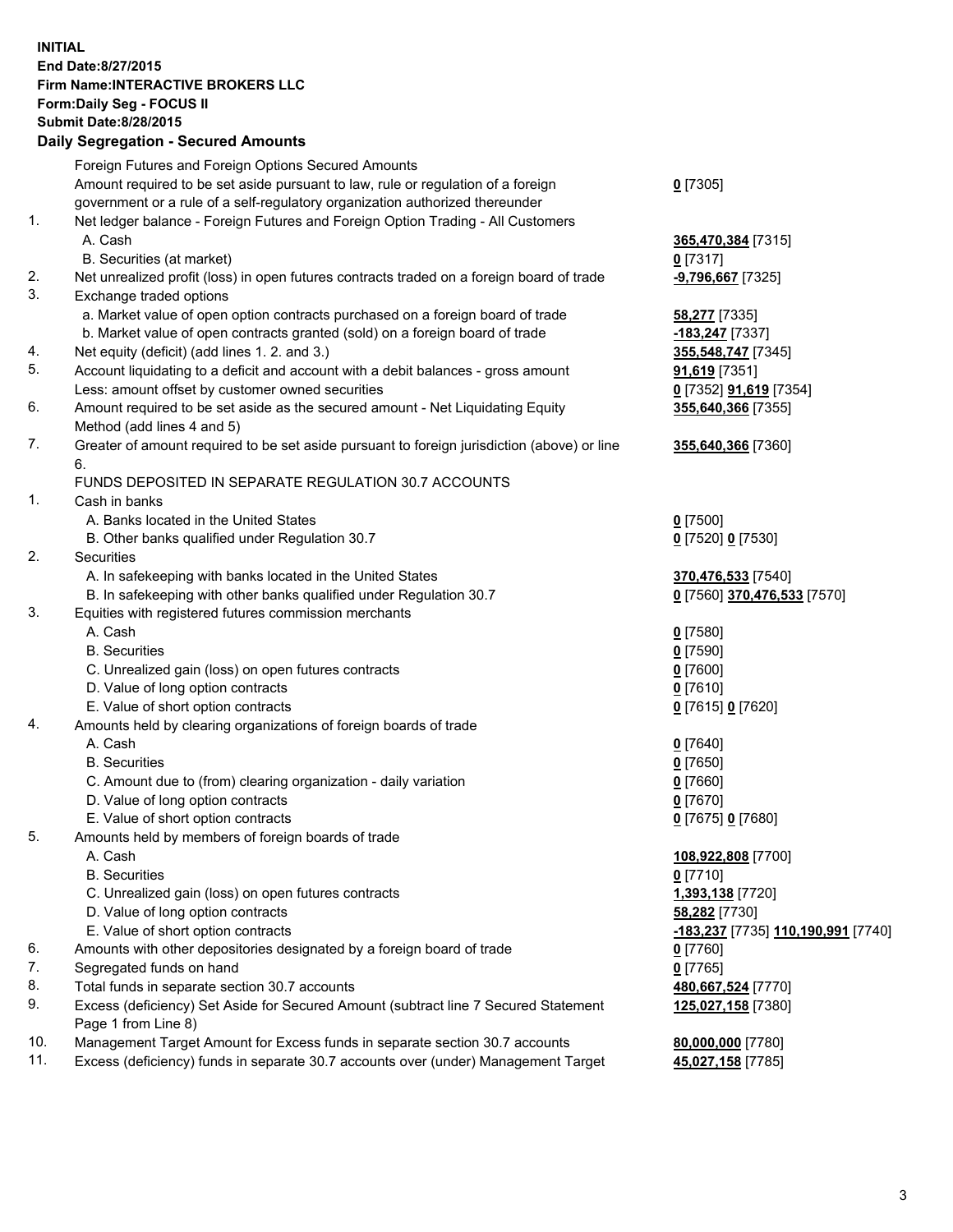**INITIAL End Date:8/27/2015 Firm Name:INTERACTIVE BROKERS LLC Form:Daily Seg - FOCUS II Submit Date:8/28/2015 Daily Segregation - Segregation Statement** SEGREGATION REQUIREMENTS(Section 4d(2) of the CEAct) 1. Net ledger balance A. Cash **2,730,413,616** [7010] B. Securities (at market) **0** [7020] 2. Net unrealized profit (loss) in open futures contracts traded on a contract market **-103,991,735** [7030] 3. Exchange traded options A. Add market value of open option contracts purchased on a contract market **124,404,968** [7032] B. Deduct market value of open option contracts granted (sold) on a contract market **-217,414,148** [7033] 4. Net equity (deficit) (add lines 1, 2 and 3) **2,533,412,701** [7040] 5. Accounts liquidating to a deficit and accounts with debit balances - gross amount **342,724** [7045] Less: amount offset by customer securities **0** [7047] **342,724** [7050] 6. Amount required to be segregated (add lines 4 and 5) **2,533,755,425** [7060] FUNDS IN SEGREGATED ACCOUNTS 7. Deposited in segregated funds bank accounts A. Cash **353,055,984** [7070] B. Securities representing investments of customers' funds (at market) **1,346,623,027** [7080] C. Securities held for particular customers or option customers in lieu of cash (at market) **0** [7090] 8. Margins on deposit with derivatives clearing organizations of contract markets A. Cash **25,592,772** [7100] B. Securities representing investments of customers' funds (at market) **1,122,737,693** [7110] C. Securities held for particular customers or option customers in lieu of cash (at market) **0** [7120] 9. Net settlement from (to) derivatives clearing organizations of contract markets **-14,718,957** [7130] 10. Exchange traded options A. Value of open long option contracts **124,300,082** [7132] B. Value of open short option contracts **-217,309,314** [7133] 11. Net equities with other FCMs A. Net liquidating equity **0** [7140] B. Securities representing investments of customers' funds (at market) **0** [7160] C. Securities held for particular customers or option customers in lieu of cash (at market) **0** [7170] 12. Segregated funds on hand **0** [7150] 13. Total amount in segregation (add lines 7 through 12) **2,740,281,287** [7180] 14. Excess (deficiency) funds in segregation (subtract line 6 from line 13) **206,525,862** [7190] 15. Management Target Amount for Excess funds in segregation **155,000,000** [7194] **51,525,862** [7198]

16. Excess (deficiency) funds in segregation over (under) Management Target Amount Excess